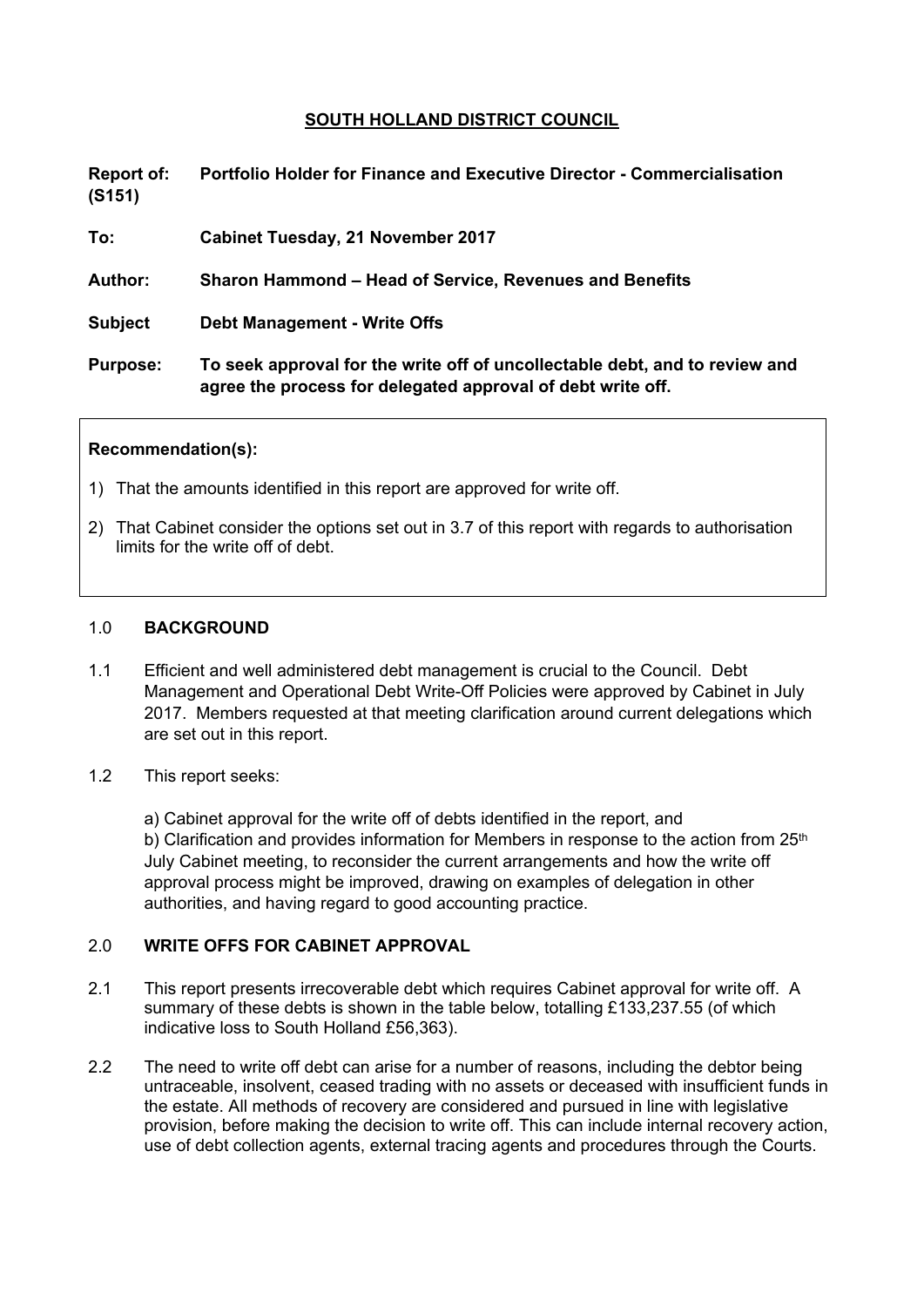- 2.3 A summary of debts, by type, requiring approval for write off is given in Table 1, whilst Table 2 provides a view of this debt by the year to which it relates; this table also provides for context the total collectable debit for Council Tax and Business Rates for the years in question.
- 2.4 Almost 74% of the amount presented for write off is for Business Rates. Of the seventeen accounts in question, fifteen are due to insolvency. Proof of debt claims have been made, and whilst there is little prospect of any monies being received, any payment would be credited to the account, and the debt written back.

| Value by        | Council Tax | <b>Business</b> | Sundry    | Housing         | Total      |
|-----------------|-------------|-----------------|-----------|-----------------|------------|
| Debtor          |             | Rates           | Debt      | <b>Benefits</b> |            |
|                 |             |                 |           | Overpayments    |            |
| £               |             |                 |           |                 | £          |
| $1,050 - 5,000$ | 17,942.85   | 28,264.21       | 12,207.07 | 4,730.92        | 66,181.97  |
| Over 5,000      |             | 70.092.50       |           |                 | 70,092.50  |
| <b>Total</b>    | 17,942.85   | 98,356.71       | 12,207.07 | 4,730.92        | 133,237.55 |
|                 |             |                 |           |                 |            |
| Indicative      | 11%         | 40%             | 100%      | 60%             |            |
| 'loss' to SHDC  | £1,974      | £39,343         | £12,207   | £2,839          | £56,363    |

# **Table 1 – Summary of Debt by category**

## **Table 2 – Breakdown of Debt by year**

|                                                    | Council<br>Tax<br>£ | <b>Business</b><br><b>Rates</b><br>£ | <b>Sundry</b><br><b>Debtors</b> | <b>Housing</b><br><b>Benefit</b><br>Overpayment<br>£ | <b>Total by</b><br>year<br>£ |
|----------------------------------------------------|---------------------|--------------------------------------|---------------------------------|------------------------------------------------------|------------------------------|
| 2010/11                                            | 675.39              |                                      |                                 |                                                      | 675.39                       |
| 2011/12                                            | 2,295.4             | 1,750.72                             |                                 |                                                      | 4,046.12                     |
| 2012/13                                            | 3,945.1             | 7,006.77                             |                                 |                                                      | 10,951.84                    |
| 2013/14                                            | 4,419.7             | 23,799.82                            |                                 |                                                      | 2,8219.5                     |
| 2014/15                                            | 4,071.9             | 23,958.07                            |                                 | -                                                    | 28,029.97                    |
| 2015/16                                            | 1,750.8             | 36,089.62                            | 2,569.98                        |                                                      | 40,410.41                    |
| 2016/17                                            | 784.6               | 5,751.71                             | 9.637.09                        | 4,730.92                                             | 20,904.32                    |
| <b>Total by</b><br>category                        | 17,942.85           | 98,356.71                            | 12,207.07                       | 4,730.92                                             | 133,237.55                   |
| <b>Collectable</b><br><b>Debit 2011</b><br>$-2017$ | £225million         | £151 million                         |                                 |                                                      |                              |

2.4 Details of individual debts are shown in the Confidential Appendices listed below. Multiple debts for an individual are shown together. The reason provided for write is consistent with the policy. -

Appendix A – Council Tax Appendix B – Business Rates Appendix C – Sundry Debtors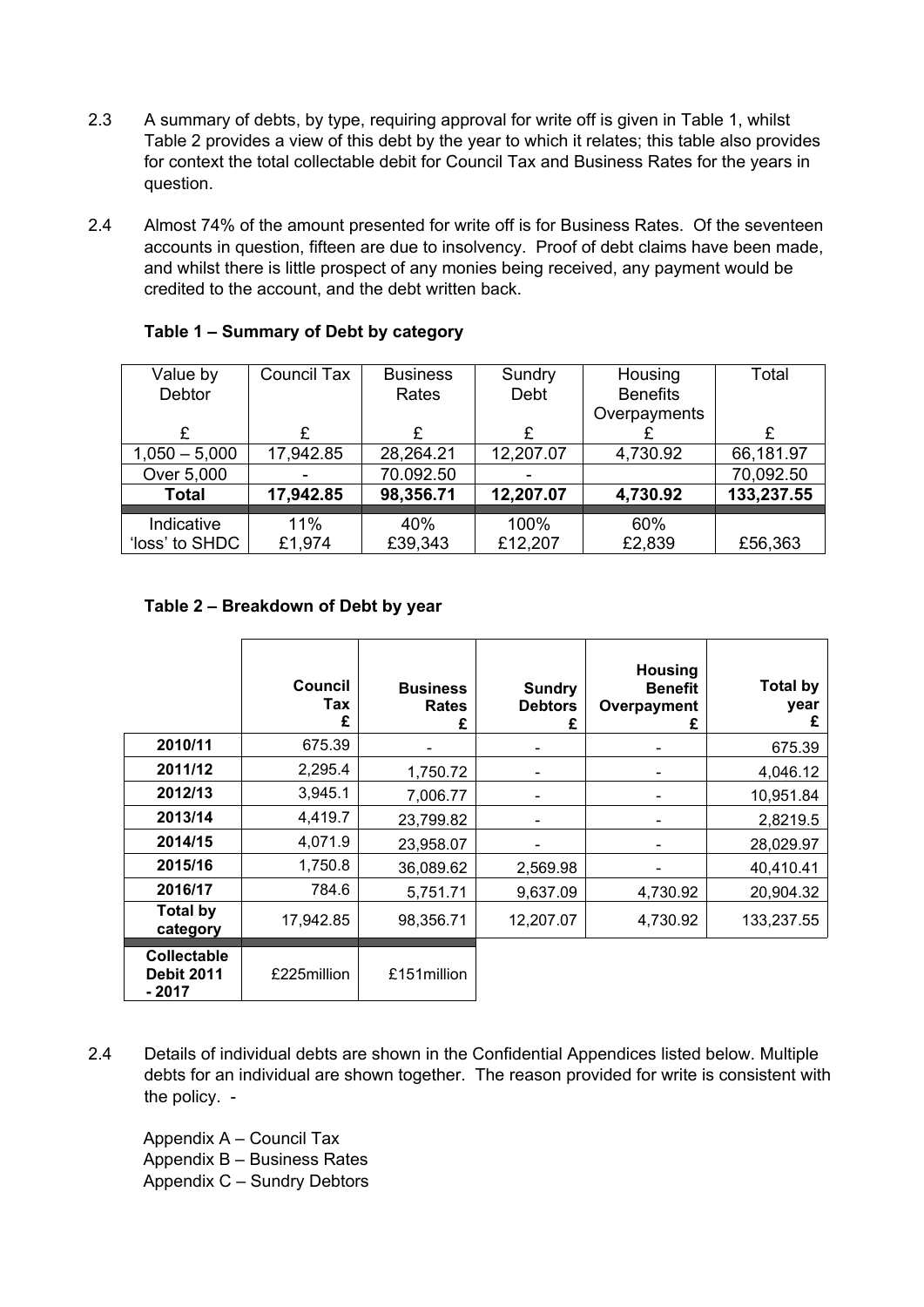# Appendix D – Housing Benefit Overpayments

A copy of the Operational Debt Write-Off Policy is provided for reference at Appendix E:

- 2.5 In line with the new policy, prior to this report being presented, consultation has taken place with the S151 Officer and the Portfolio Holder for Finance. Cabinet Members can therefore be assured that the debts listed are irrecoverable, and that write off is the correct course of action.
- 2.6 All debt approved for write off will be set against existing bad debt provisions and can be resurrected in full or in part at any time should new information come to light suggesting that they might be recoverable after all. In all cases collection options have been exhausted and there is no realistic prospect of recovery.

## 3 **CURRENT DELEGATION AND PROPOSALS**

- 3.1 The Councils Constitution provides full delegated authority to the Section 151 Officer for the authorisation of debt write off. It is however presently custom and practice for the debts as set out in this report with a value above £1,050, to be brought to Cabinet for approval.
- 3.2 A review is timely as the current process is no longer representative of the amounts of revenue that the council deals with. It is important that officer resource is able to focus effort on debt that is recoverable, and, whilst ensuring that all possible avenues of recovery are exhausted in all cases, to have a mechanism to move irrecoverable debt through an efficient authorisation process. The Operational Write-Off Policy approved in July sought to provide assurance to Members around the process of debt management and the identification and procedure for writing off irrecoverable debt. If all debts require Cabinet approval, this would increase inefficiency and delay, diverting resources away from greater effort and productivity in pursuing debt that is recoverable.
- 3.3 The most recent internal audit report key control testing for Revenues identifies the need for clear processes that ensure write offs are accurately reflected within accounts.
- 3.4 A benchmarking exercise has been undertaken across fifteen authorities, revealing, as might be expected, that processes and delegated limits do vary, however 12 of the 15 have tiered delegated limits to Officers. The most common delegation limit to officers being for debt up to £5,000. The average delegation being £4,733, and the highest delegation (in three authorities) being up to £10,000.
- 3.5 Of the 15 authorities considered in this exercise, the average referral to Committee is for irrecoverable debt of £17.5k. The processes that sit between Officer delegation and Committee varies between authorities, but broadly includes full delegation to Section 151 Officers, or a combination of Officer / Member decision, with higher value debt referred to Committee. Four of the local authorities have a process whereby the delegation sits wholly with the Section 151 Officer, or jointly with a lead Member.
- 3.6 CIPFA provide guidance on the collection of income, and whilst there is no reference to best practice for the writing off of debt it recognises that it is for each individual authority to make arrangements and set its own limits to ensure that debt is appropriately authorised.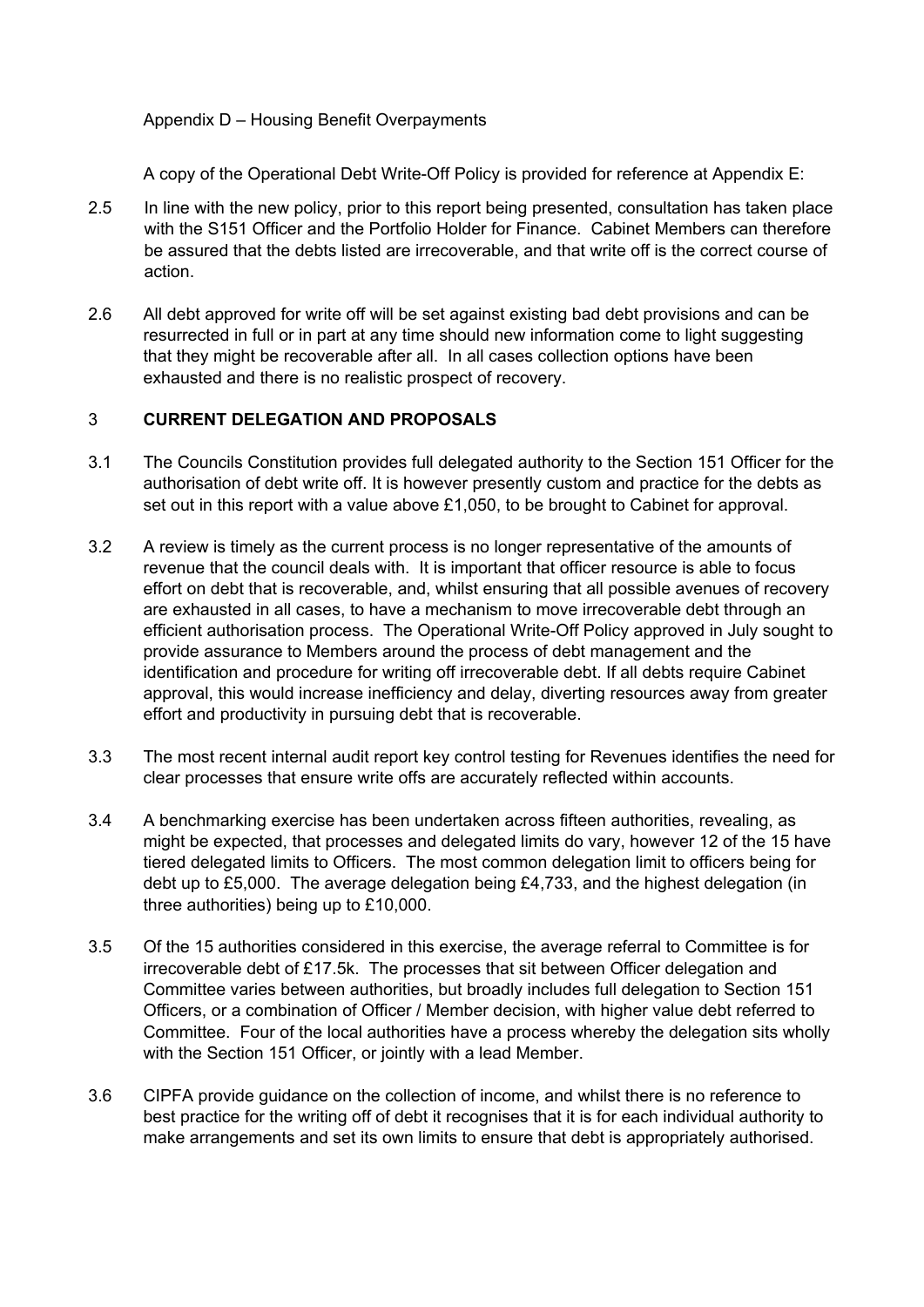3.7 Cabinet is requested to consider a variety of options and determine the delegation authorisation limits it wishes to adopt. Options are set out below, and relate to the debt for which Compass Point Business Services are responsible for delivering on behalf of the council, i.e. Council Tax, Business Rates, Sundry Debtors and Housing Benefit Overpayments: -

# **Option 1**

Debt up to £2,000 – Head of Service, Revenues and Benefits Above £2,000 – Head of Service, Revenues and Benefits and Section 151 Officer Post write-off update as part of the regular budget reports to cabinet.

## **Option 2**

Debt up to £5,000 – Head of Service, Revenues and Benefits Above £5,000 – Head of Service, Revenues and Benefits and Section 151 Officer Post write-off update as part of the regular budget reports to cabinet.

**Option 3,** existing arrangements Debt up to £1,050 – Section 151 Officer Above £1,050 - Cabinet

## **Option 4**

Another variation based on the above which could include s151 and Portfolio holder for Finance with the inclusion of update information as part of the regular budget reports to cabinet.

#### **4 REASONS FOR RECOMMENDATION(S)**

- 4.1 All recovery methods have been considered and where appropriate pursued, before making the decision to write off.
- 4.2 Officer time can be maximised on greatest returns, at the same time as ensuring robust procedures for debt management are in place across all revenues streams.

#### **5 EXPECTED BENEFITS**

5.1 The Council has a clear position in terms of uncollectable debt, and its bad debt provision.

#### 6 **IMPLICATIONS**

#### 6.1 **Constitutional & Legal**

- 6.2.1 Recovery processes are governed by statutory provisions, and operational delivery will be in accordance with provisions.
- 6.2.2 The Councils Constitution provides full delegated authority to the Section 151 Officer for the authorisation of debt write off. Whilst this is not currently exercised, if Constitutional changes are required this will require a decision to be taken at Full Council.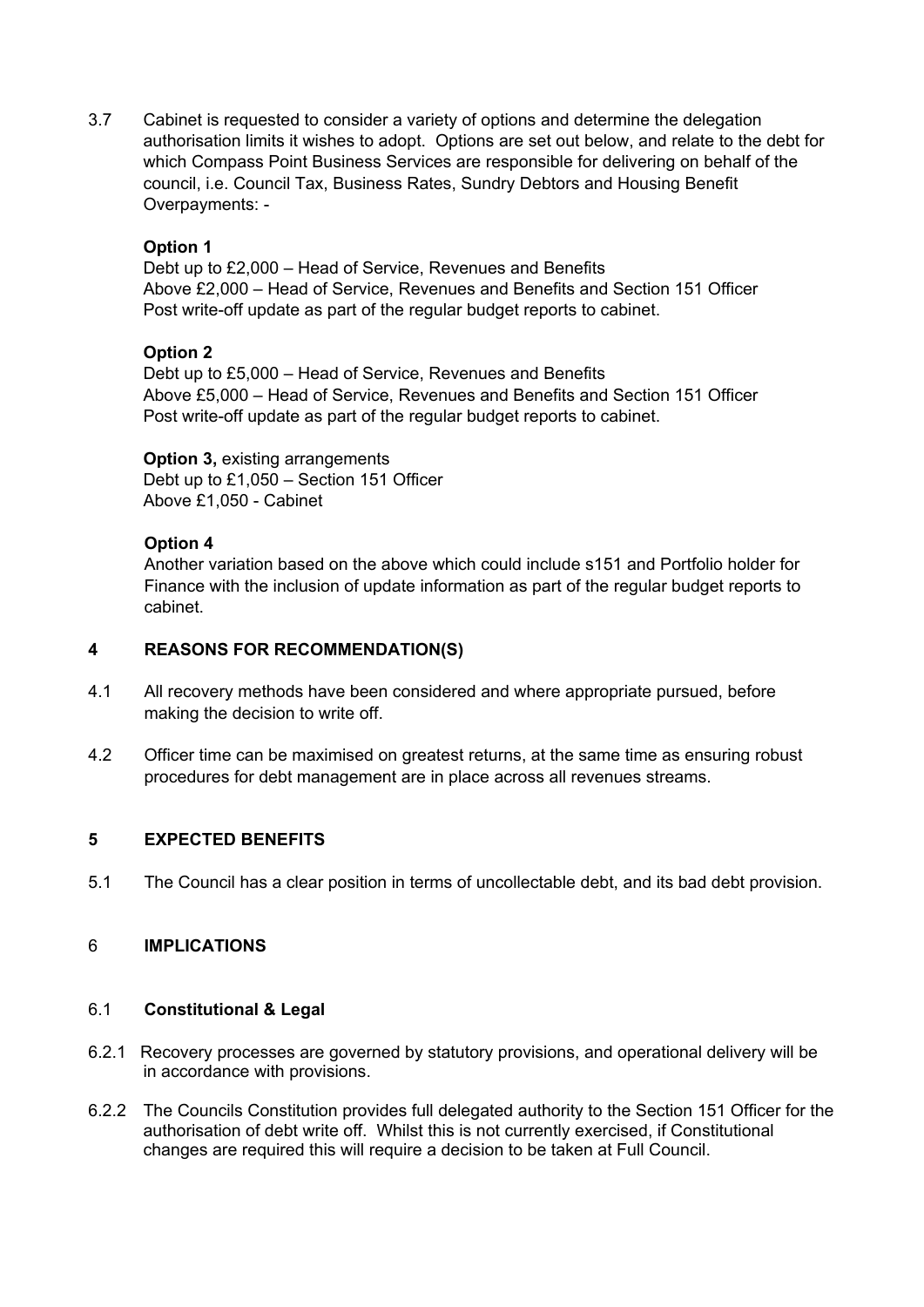6.2.3 In respect of the delegation of write off to the CPBS Head of Service, Revenues and Benefits, while the Council cannot ordinarily delegate to non-Council officers regulations allow for this where contractors are engaged in certain activity (including debt recovery). The Service Level Agreement with Compass Point Business Services would be updated to reflect this delegation.

#### 6.2 **Financial**

6.2.1 Clear processes for the writing off of irrecoverable debt represents sound financial management practice. Provision for bad debt is made in Council accounts.

## 6.3 **Risk Management**

6.3.1 By the nature, volume and value of annual revenue to the council there will always be uncollectable amounts which will be recommended for write off once avenues to recover are exhausted. Provision for bad debt is made.

# 7 **WARDS/COMMUNITIES AFFECTED**

7.1 All

# 8 **ACRONYMS**

CPBS – Compass Point Business Services

| Background papers:-                                                                | Debt Management Policy                                                                 |
|------------------------------------------------------------------------------------|----------------------------------------------------------------------------------------|
| <b>Lead Contact Officer</b><br>Name and Post:<br><b>Telephone Number</b><br>Email: | Sharon Hammond Business Manager Revenues & Benefits<br>sharon.hammond@e-lindsey.gov.uk |
| <b>Key Decision:</b>                                                               | N                                                                                      |
| <b>Exempt Decision:</b>                                                            |                                                                                        |

**This report refers to a Mandatory Service**

**Confidential Appendices attached to this report:**

**(Please note that the following appendices are not for publication by virtue of Paragraphs 1 (Information relating to any individual), 2 (Information which is likely to reveal the identity of any individual) and 3 (Information relating to the financial or business affairs of any particular person (including the authority holding that information))**

| Appendix A | <b>Council Tax Debts</b>    |
|------------|-----------------------------|
| Appendix B | <b>Business Rates Debts</b> |